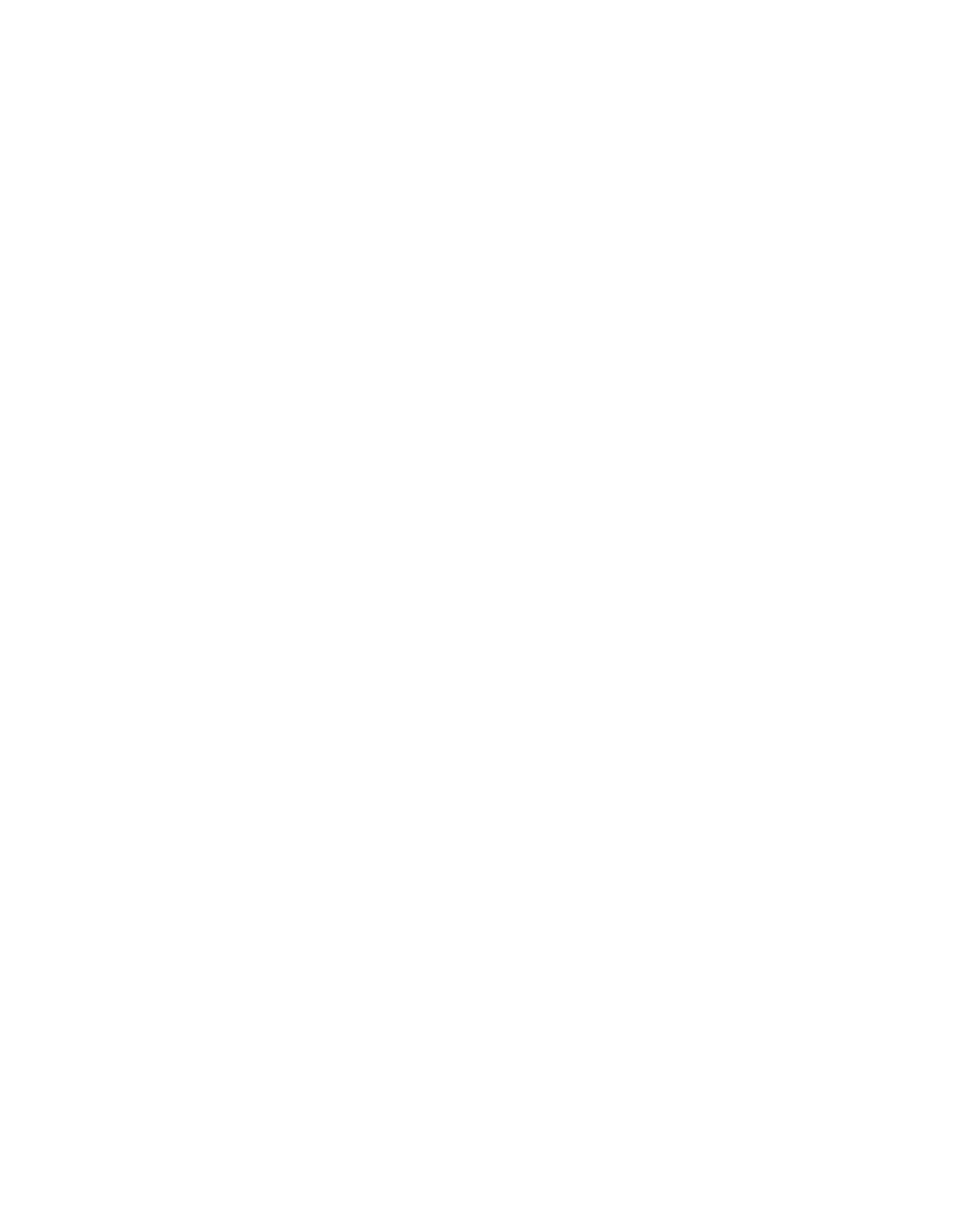# Milking Parlor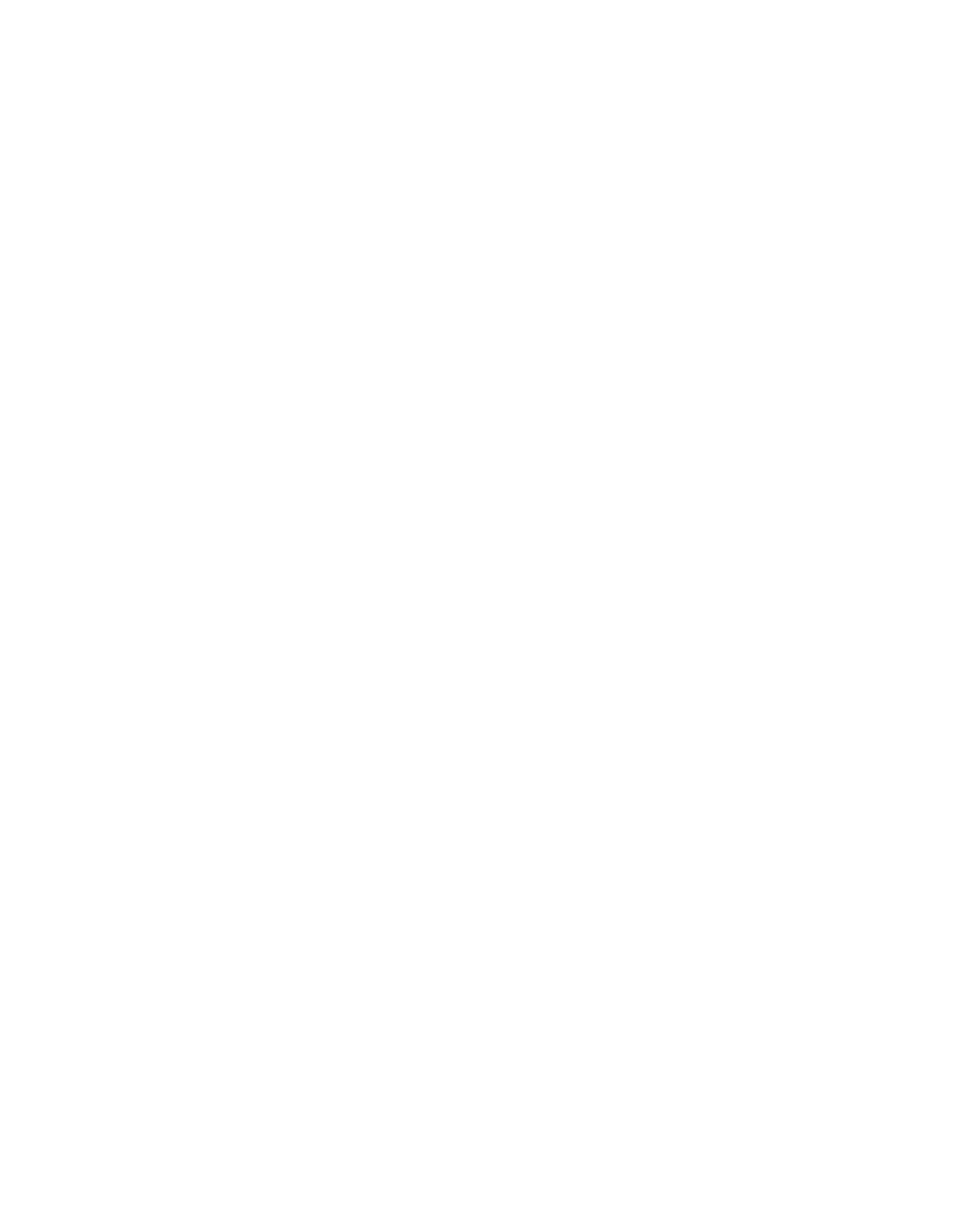### Parlor Operator

### **Job Overview**

#### Position Description

As a Parlor Operator, you are responsible for moving the cows into the parlor, appropriately milking the cows according to standard operating procedures, and then releasing the animals, while being attentive to certain signs of illness or discomfort.

#### Major Areas of Responsibility

- $\triangleright$  Properly move the cows from the holding pen into the parlor
- $\triangleright$  Following the standard operating procedure, pre-dip, strip, wipe and apply the milking unit

 $\triangleright$  Identify abnormal discharge (ie: mastitis) and relocate the cow to the hospital pen

 $\triangleright$  Identify quarters not to be milked

- $\triangleright$  Apply post-dip to cows when they have been milked out
- $\triangleright$  Release the cows, and move the next group of cows in

 $\triangleright$  Properly wash the parlor according to the Parlor Wash standard operating procedure

#### Primary Objectives

- $\triangleright$  Get cows milked efficiently and correctly.
- $\triangleright$  Sell ALL milk no antibiotics and no warm milk
- Sell quality milk maximize milk cooperative bonus program
- $\triangleright$  Make maximum profits for the dairy

#### Required Knowledge and Skills

 $\triangleright$  An interest in dairy

#### **1** | Page Alliance Dairies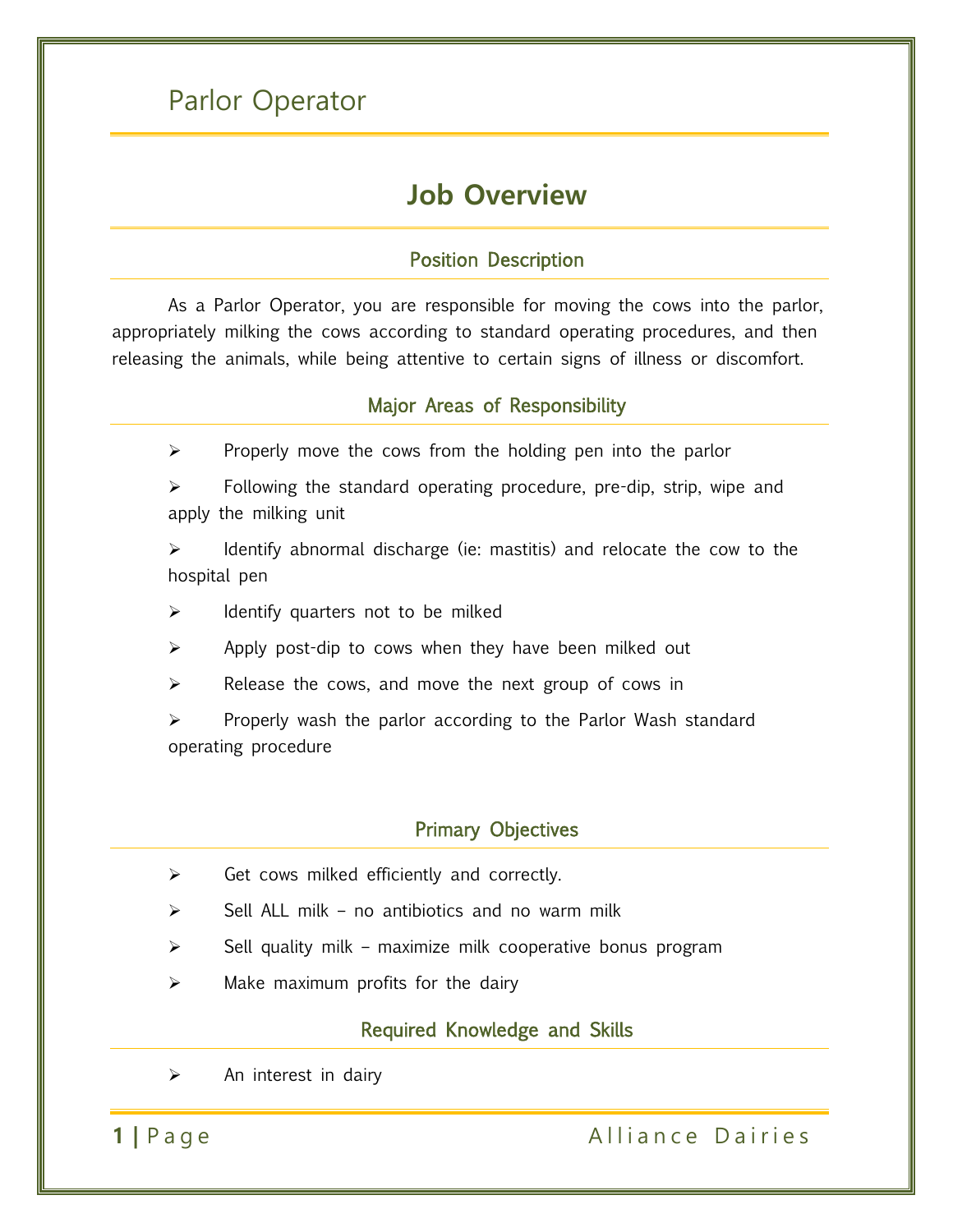- $\triangleright$  Respect for cows
- $\triangleright$  Hard worker
- $\triangleright$  Ability to handle repetitive, manual labor
- $\triangleright$  Ability to stand for long periods of time
- $\triangleright$  Ability to walk, sit, climb, balance, stoop, kneel, crouch, crawl, and perform heavy lifting
- $\triangleright$  Skill in observation
- $\triangleright$  Willingness to tolerate exposure to manure, and hot and cold weather
- $\triangleright$  Ability to work effectively with a variety of people types and personality styles
- $\triangleright$  Ability to follow written and oral directions, and communicate in English
- Good teamwork skills

#### Required Education and Experience

No prior education is necessary, as long as the basic knowledge, skills, and ability are met, although past experience is appreciated.

#### Work Schedule

There are 3-8 hour shifts. Employees are paid for 8 hours and no lunch is deducted from their hours.

Shift 1: 6:30am-2:30pm

Shift 2: 2:30pm-10:30pm

Shift 3: 10:30pm-6:30am

Employees work 6 days and are off for 2 days.

Alliance Dairies 2 | Page